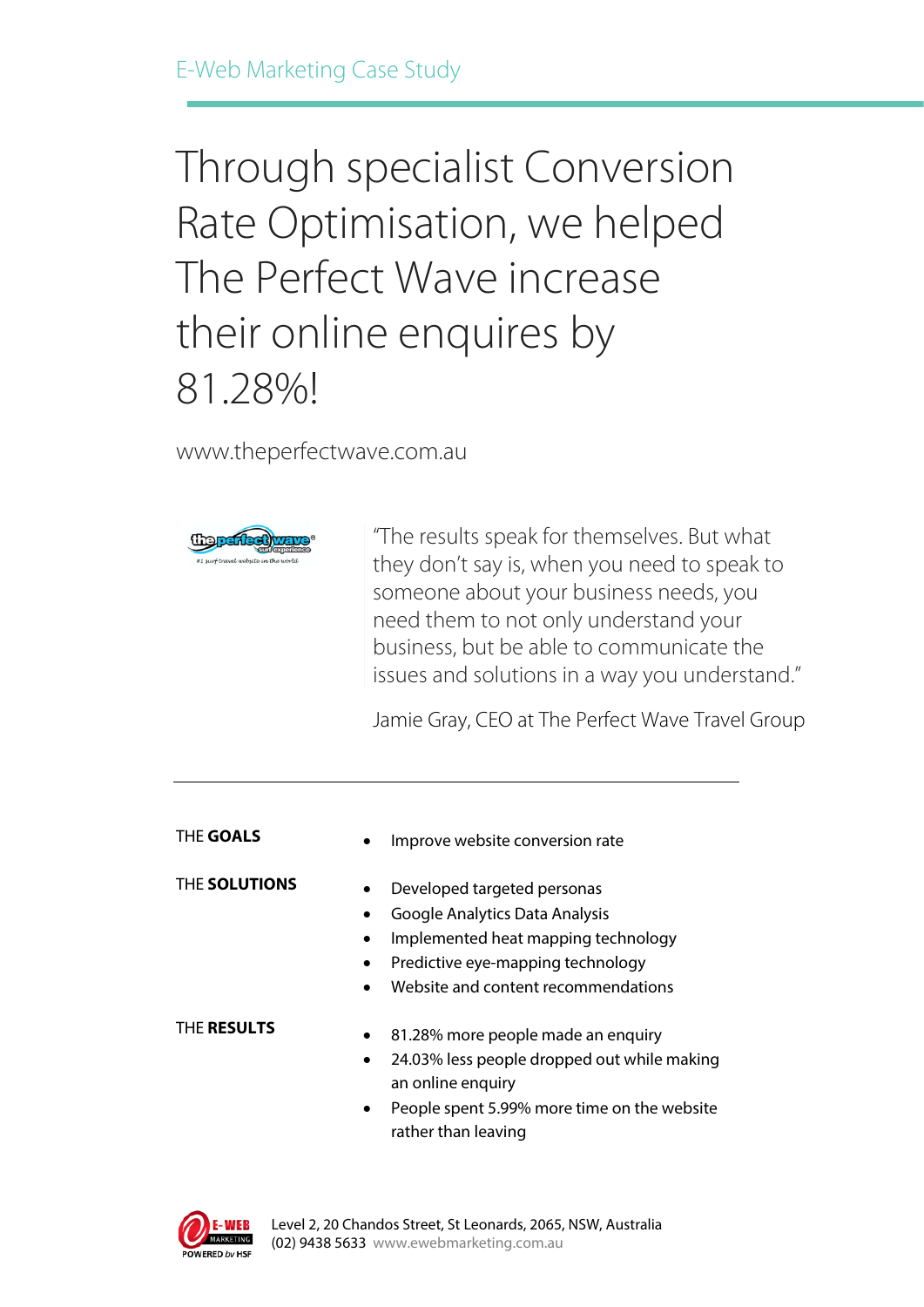# About The Perfect Wave

The Perfect Wave is the world's largest surf experience company, with a global network of tour operators and offices in Australia, France, Japan, Bali, and the Maldives. They know that all surfers are different, which is why their philosophy is simple: to help you discover YOUR perfect wave.

### Situation

The Perfect Wave helps thousands of surfers each year, primarily through online channels.

"Online marketing is a mine field and no matter what you think you know about your web presence as a business owner, there is still so much more to learn. Although I have managed and built websites for nearly a decade, the constant changing landscape in online marketing ensures you have to stay one step ahead of your competitor."

Online performance before campaign:



**Low Conversion Rate was 0.65%.**

This means **out of every 200 visitors** to their website, **only 1 to 2 people would enquire** to make a holiday booking with The Perfect Wave.

The Perfect Wave had always received healthy amounts of traffic to their site. However, as the online consumer became savvier and time poor, the website's conversion rate had been in decline.

"When my needs required expert advice on lead generation as enquiry was dropping without reason, I called my friend Gary and E-Web".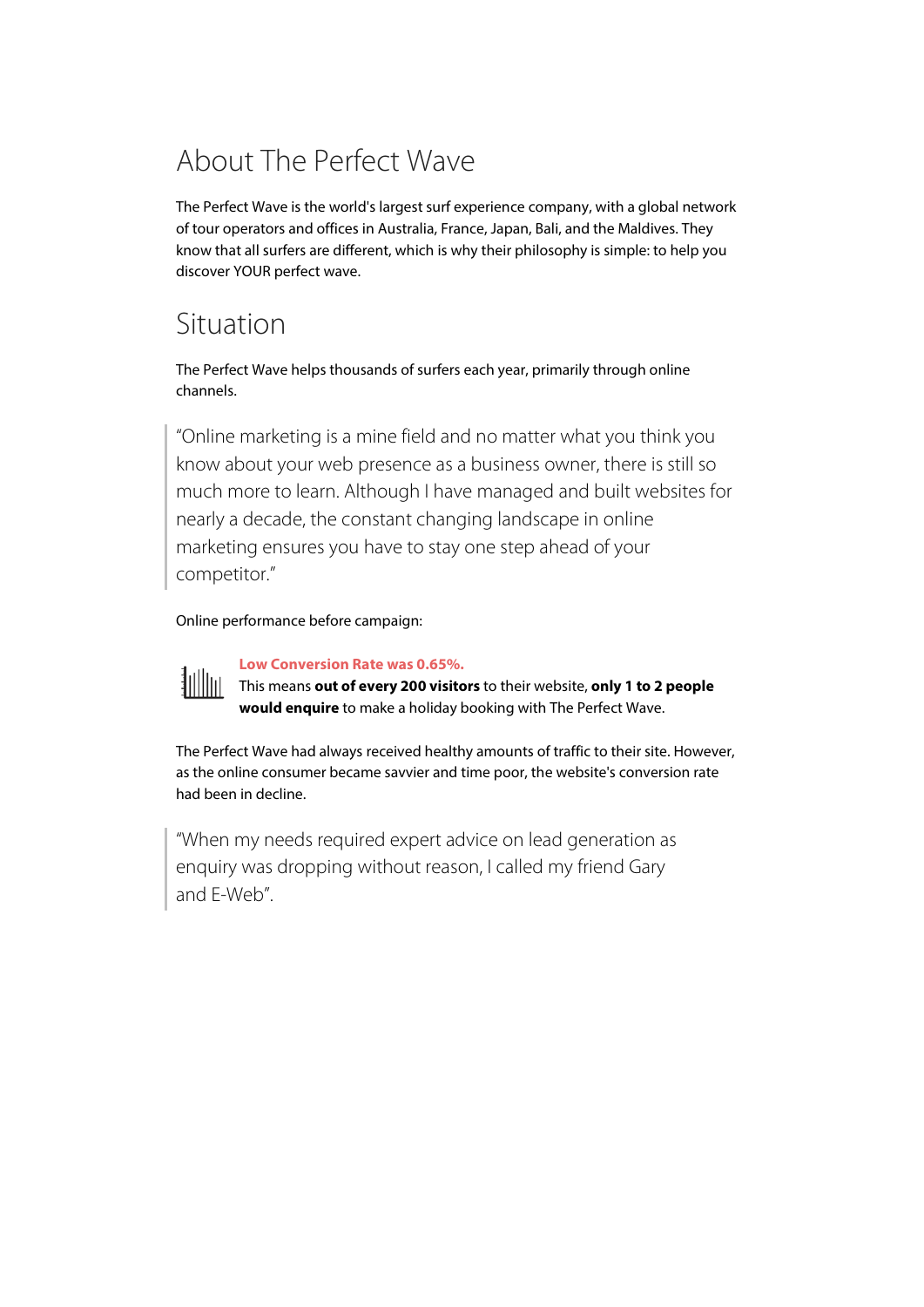## Solutions

"When you need to speak to someone about your business needs, you need them to not only understand your business but be able to communicate the issues and solutions in a way you understand. The team at E-Web, not only understand your business but they speak your language, which is massive in this digital online world".

Since the website met design and conversion best practices, E-Web Marketing took a more scientific approach. We started by developing personas of their target markets. Using these, we ran targeted user tests to find out what the key drivers and sticking points of the website. We also analysed data from Google Analytics, heat mapping technology and predictive eye-mapping to understand how users were using the site.

The findings from the research were taken into a creative brainstorming phase. From this, E-Web Marketing's Conversion Rate Optimisation specialists developed a concept with increased focus on:

- **Easy-to-use search function**
- **Tailored information architecture**
- $\bullet$ Streamlined call-to-actions

The concept was translated into wireframe designs which were presented to the client via a seamless review process. These were then designed into a clean, visually appealing design:



*Holiday package page, before (left) and after (right)*